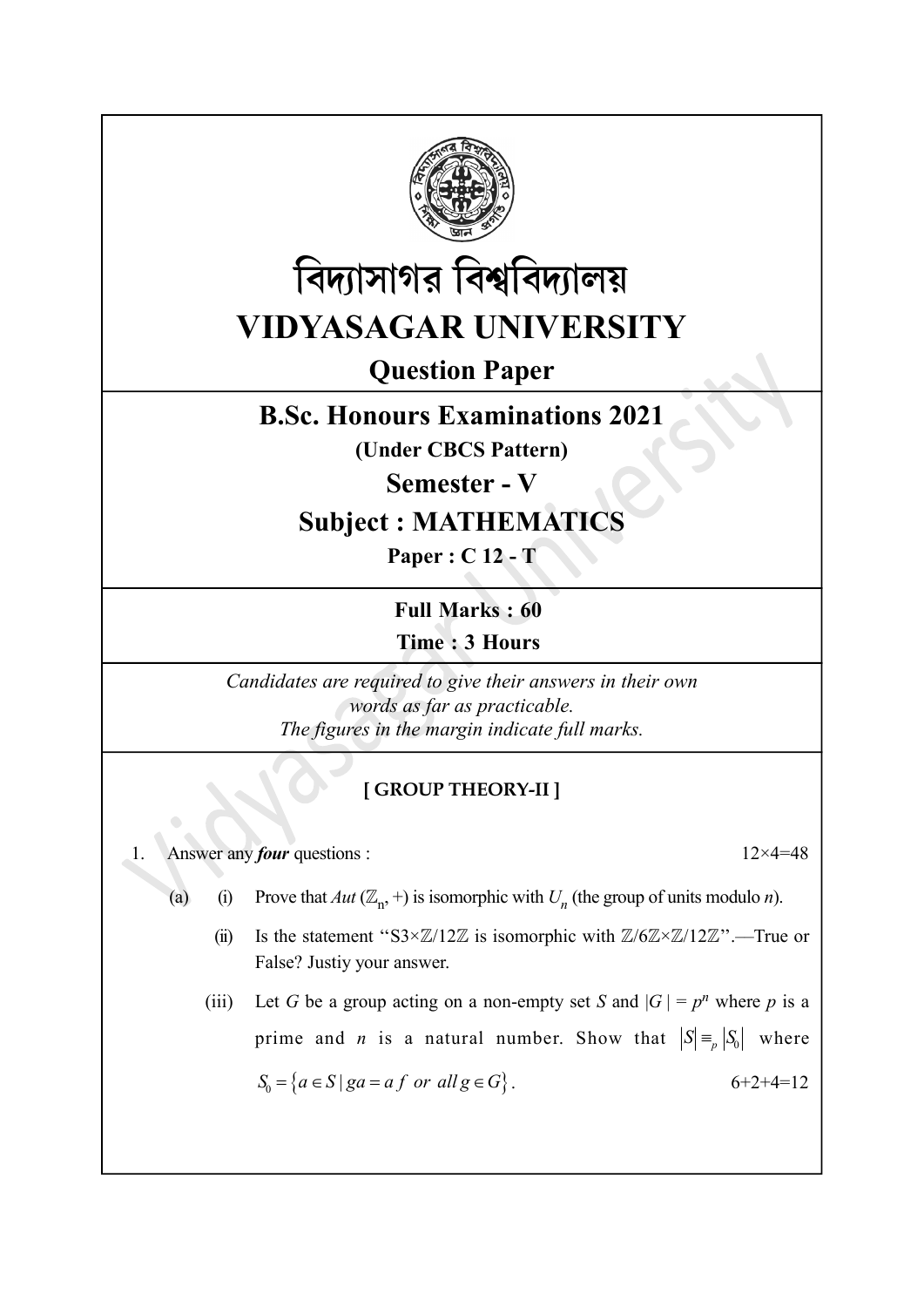| (b) | (i)   | Let H and K be two characteristic subgroups of a group G. Prove that $H \cap K$<br>and $HK$ are also characteristic subgroups of $G$ .                                                                                                                                                                  |
|-----|-------|---------------------------------------------------------------------------------------------------------------------------------------------------------------------------------------------------------------------------------------------------------------------------------------------------------|
|     | (ii)  | Prove that the direct product $\mathbb{Z}_m \times \mathbb{Z}_n$ is isomorphic with $\mathbb{Z}_{mn}$ if and only if m<br>and $n$ are co-prime.                                                                                                                                                         |
|     | (iii) | Let G be a group acting on a non-empty set S and $G_x$ denote the stabilizer of                                                                                                                                                                                                                         |
|     |       | $x \in G$ . Then prove that $G_{bx} = bG_x b^{-1}$ for any $b \in G$ .<br>$(2+2)+4+4=12$                                                                                                                                                                                                                |
| (c) | (i)   | For any group $(G;)$ , prove that $Inn(G)$ is a normal subgroup of $(Aut(G), o)$<br>where $Inn(G)$ denotes the set of all inner automorphisms of G.                                                                                                                                                     |
|     | (ii)  | Let $\alpha \in S_4$ be a k-cycle. Then prove that $\beta \in S_4$ is conjugate with $\alpha$ if and                                                                                                                                                                                                    |
|     |       | only if $\beta$ is also a k-cycle.                                                                                                                                                                                                                                                                      |
|     | (iii) | Using (ii) deduce class equation of $S_4$ .<br>$2+6+4=12$                                                                                                                                                                                                                                               |
| (d) | (i)   | Let a be non-zero rational number. Prove that $\phi \in Aut(\mathbb{Q}, +)$ where $\phi : (\mathbb{Q}, +)$<br>$\rightarrow$ (Q, +) is defined by $\phi$ (q) = qa for all $q \in \mathbb{Q}$ . Hence prove that the only<br>characteristic subgroups of $(\mathbb{Q}, +)$ are $\{0\}$ and $\mathbb{Q}$ . |
|     | (ii)  | Prove that if G is a finite p-group then $Z(G)$ must be non-trivial.                                                                                                                                                                                                                                    |
|     | (iii) | Let G be a group of order pq where p, q are both primes with $p > q$ . If q does<br>not divide $(p-1)$ then prove that G is cyclic.<br>$(3+2)+3+4=12$                                                                                                                                                   |
| (e) | (i)   | For any group $(G; )$ prove that $G/Z(G)$ is isomorphic with $Inn(G)$ where<br>$Inn(G)$ denotes the set of all inner automorphisms of G.                                                                                                                                                                |
|     | (ii)  | Find the number of elements o order 5 in the direct product $\mathbb{Z}15 \times \mathbb{Z}5$ .                                                                                                                                                                                                         |
|     | (iii) | Let G be a group and H be a subgroup of G. Let $S = \{aH \mid a \in G\}$ . Prove<br>that there exists a homomorphism $\psi$ : $G \rightarrow A(S)$ such that ker $\psi \subseteq H$ .<br>$4+4+4=12$                                                                                                     |
| (f) | (i)   | Let G be a finite group and H be a subgroup of G of index p, where p is the<br>smallest prime dividing $ G $ . Show that H is a normal subgroup of G.                                                                                                                                                   |
|     | (ii)  | Show that every non-cyclic group o order 21 contains exactly 14 elements of<br>$6+6=12$<br>order 3.                                                                                                                                                                                                     |
|     |       |                                                                                                                                                                                                                                                                                                         |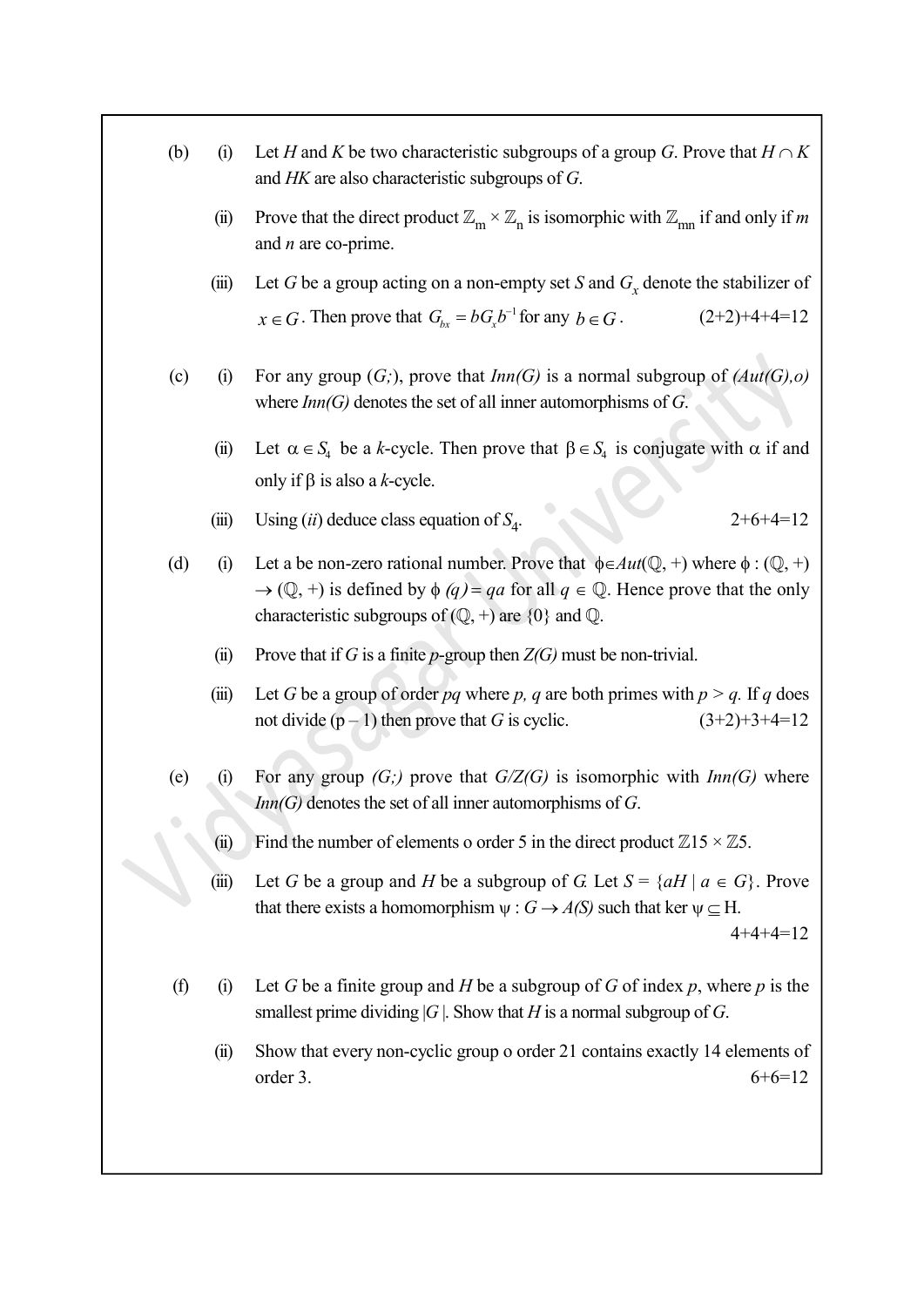- (g) (i) Describe all the abelian groups of order 1200 up to isomorphism.
	- (ii) Using Sylow's theorem, show that every group of order 45 has a normal subgroup of order 9.
	- (iii) Prove that any group of order  $p^2$  is abelian where p is a prime.
	- (iv) Can  $4 = 1 + 1 + 2$  be a class equation for a group? Justify your answer.

 $5+2+3+2=12$ 

- (h) (i) Define commutator subgroup of a group  $G$ . Find the commutator subgroup of  $S_3$ .
	- (ii) Give example (with explanation) of a non-cyclic commutative group of order 28.
	- (iii) Using Sylow's theorem, show that no group of order 108 is a simple group.  $(2+3+2+5=12)$

## Group-B

2. Answer any six questions :  $2 \times 6 = 12$ 

- (a) Prove that the set of all automorphisms of a group  $(G; )$  form a group with respect to the composition of mappings.
- (b) Define characteristic subgroup with an example.
- (c) Consider two subgroups  $H_1 = \{e, (1\ 2)\}$  and  $H_2 = \{e, (1\ 2\ 3), (1\ 3\ 2)\}$  of  $S_3$ . Can  $S_3$  be expressed as an internal direct product of the subgropups  $H_1$  and  $H_2$ ? Justify your answer with proper reasons.
- (d) Consider the direct product  $S_3 \times S_3$ . Does it contain an element of order 9? Give reasons in support of your answer.
- (e) Using the Fundamental theorem of finite abelian groups, describe all abelian groups o order  $2<sup>4</sup>$  up to isomorphism.
- (f) Consider the conjugation action of the group  $(\mathbb{Z}_3, +)$  on itself. With respect to this group action, find all distinct orbits.
- (g) Give an example of an infinite  $p$ -group.
- (h) State Sylow's third theorem.